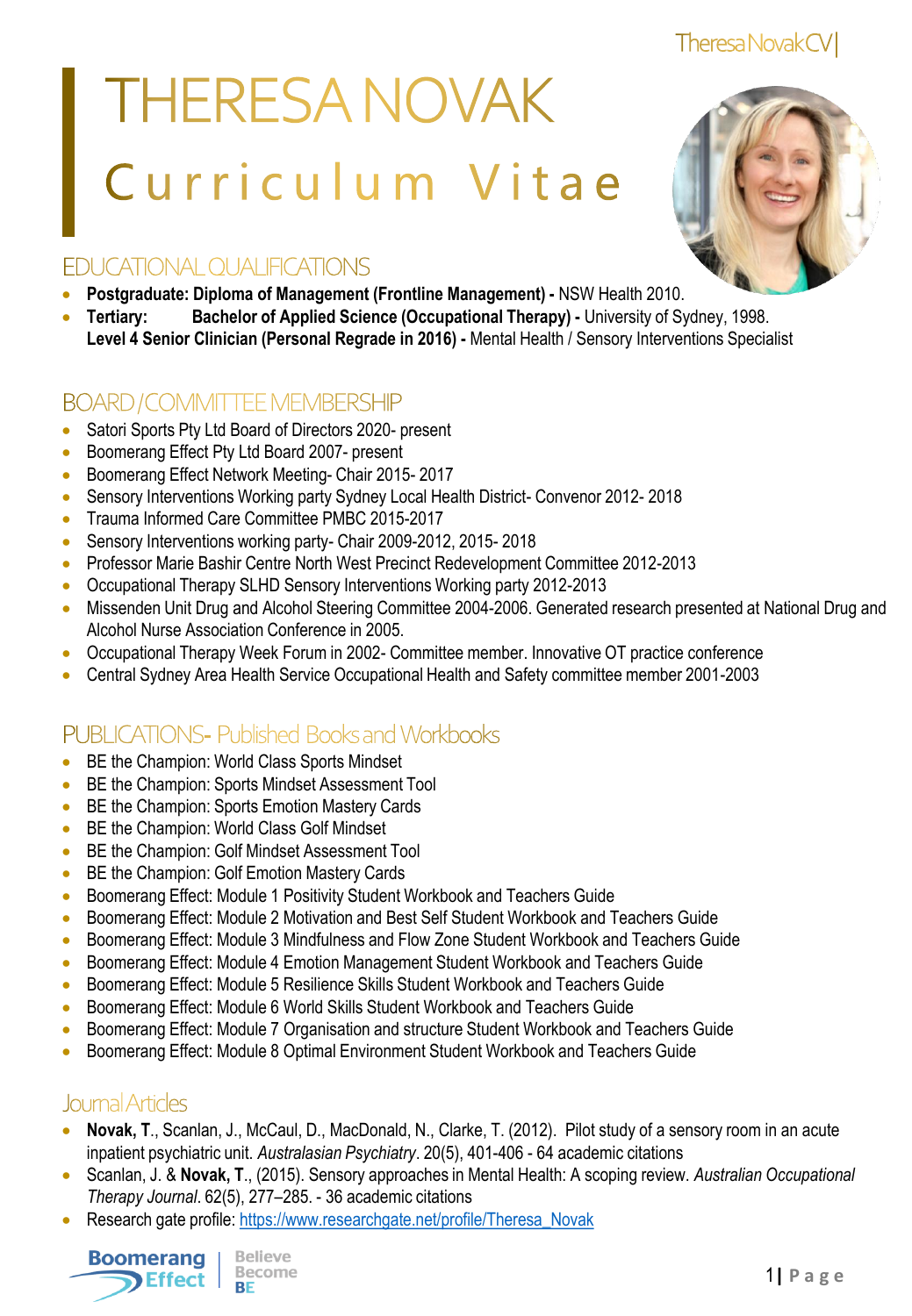# **Book Chapters**

**Dream Believe Achieve - NRL** published book. Visualisation chapter co-written with John Novak.

## **AWARDS**

- **SLHD High Achiever Award 2017-** Developing Sensory Interventions intranet page
- **Sydney Local Health District Quality Awards 2012- Mental Health Peak Quality Award Winner**  *'Benefits of a sensory room in an acute mental health unit'.*

## INVITED CONFERENCE SPEAKER PRESENTATIONS

- **Suicide Prevention Forum: NSW Catholic Schools and headspace- 11th August 2015, Sydney, Australia**. *Boomerang Effect: A Resilience and Wellbeing Program.*
- **Behavioural Schools Conference- 13th July 2015, Sydney, Australia. Workshop title:** *Boomerang Effect Resilience and Wellbeing Program (2x 1 hour presentations).*
- **Changing Minds Conference- 14th August 2014, Sydney, Australia. Workshop title:** *Boomerang Effect Resilience and Wellbeing Program (2x 1 hour presentations).*
- **Occupational Therapy in Mental Health Conference- 26th February 2010, Sydney, Australia. Workshop title:** *The effects and experience of implementing a comfort room on an acute mental health unit (1 hour workshop).*

# **CONFERENCE PRESENTATIONS**

- **28th Australian National Occupational Therapy Conference- 10th – 12th July, 2019, Sydney, Australia.** *Innovating addressing escalating youth mental health: Qualitative outcomes from a population based skills building positivity resilience program.*
- **28th Australian National Occupational Therapy Conference- 10th – 12th July, 2019, Sydney, Australia.** *Occupational Positive Psychology: embedding positivity within roles, occupations and activities.*
- **Occupational Therapy in Mental Health Conference- 27th October 2017, Sydney, Australia.** *Building resilience and wellbeing in school students: Mixed methods pilot study.*
- **27th Australian National Occupational Therapy Conference- 19th – 21st July, 2017, Perth, Australia.** *Building resilience and wellbeing in school students to promote positive mental health.*
- **26th Occupational Therapy in Mental Health Conference- 13th November 2015, Sydney, Australia.** *Building resilience and wellbeing in school students to promote positive mental health.*
- **Occupational Therapy in Mental Health Conference- 13th September 2013, Sydney, Australia.**  *Research and usefulness of a sensory room in an acute mental health unit.*
- **25th National Occupational Therapy Conference 24-26th July, 2013, Adelaide, SA, Australia.** *Implementation of a sensory room in an acute inpatient psychiatric unit.*
- **Sports Management Association of Australia and New Zealand 30th Nov, 2012.** *Optimising Performance- An improvement management program. (Authors: Novak J. and Novak T).*
- **Drug and Alcohol Nurses of Australasia Conference- 22nd - 24th June 2005, Canberra, Australia.** *"The Missenden Experiment- Mixing drugs, alcohol and mental health" (Presenters: T. Novak & A. Cox).*

## RESEARCH AND QUALITY IMPROVEMENT

- **Multi-site study Chief Researcher 'Resilience program in schools'** (May 2014- 2019) - The effects of a salutogenic resilience, positive mental health and wellbeing program in schools.
- **Multi-site study Chief Researcher "Sensory Interventions in Mental Health"** (March 2014-June 2018) *- Effects of sensory rooms and sensory interventions in mental health units.*

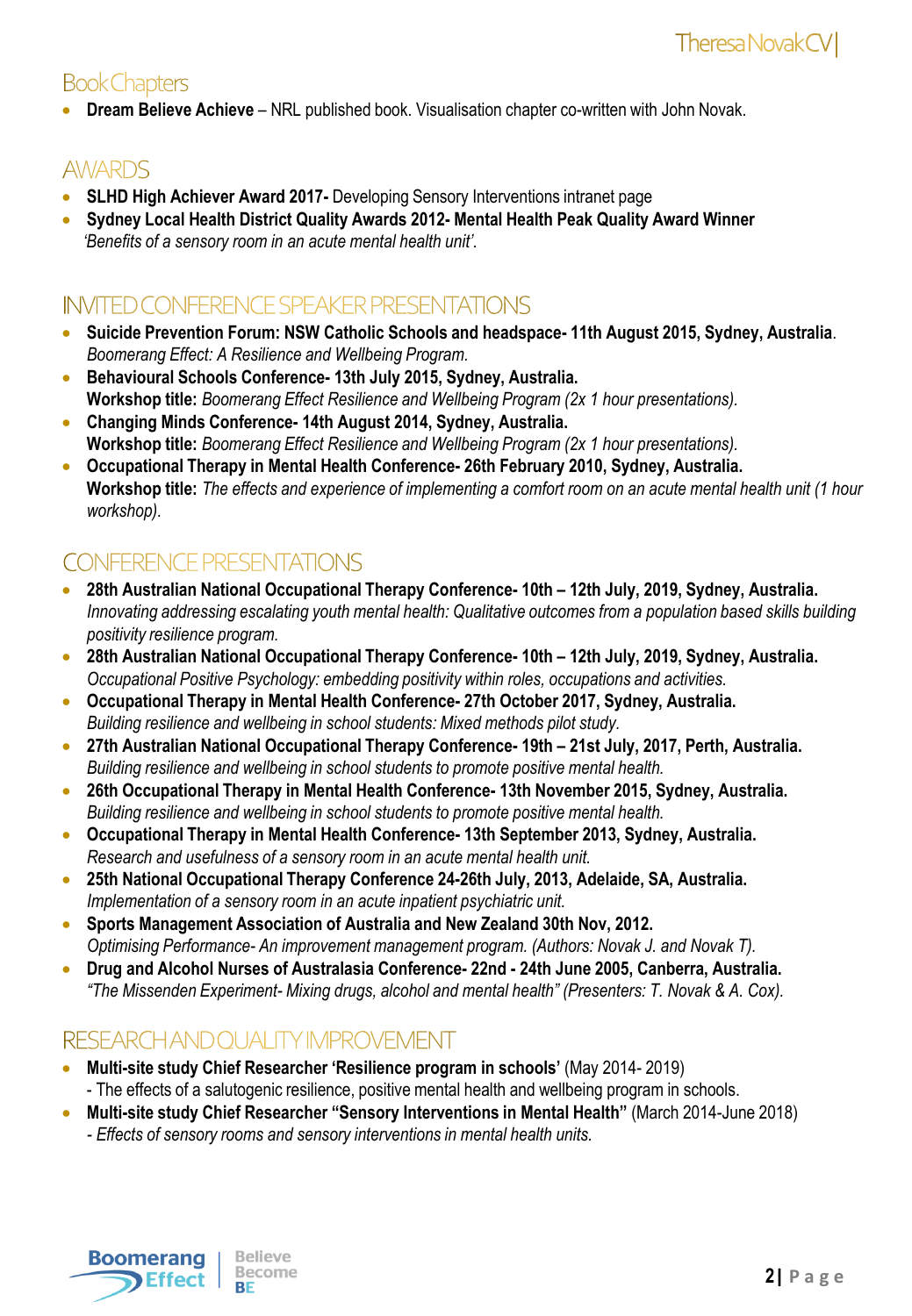- **Chief Researcher and Research Team Leader** (October 2009-October 2013) *- Effects of implementing a comfort (sensory) room on an acute mental health unit.*
- **Scientific Journal Article Peer Reviewer** - Sensory and attachment theory paper 2015. - Sensory interventions in adolescent unit 2016
- **Ethics Application Peer Reviewer**  *- Family rooms research project within Sydney Local Health District 2013*
- **Boomerang Effect Quality Improvement Projects** *- Pennant Hills Golf Course 2018, NRL Bulldogs 2012 and 2013; International College of Management, Sydney (ICMS) 2011-2012, NRL Roosters 2010; Bankstown Golf Club 2007.*
- **Dual Diagnosis- Drug, Alcohol and Mental Health Research Team** *- Missenden Unit, RPA Hospital 2005.*

## **PROFESSIONAL EXPERIENCE**

## **COMPANY DIRECTOR SATORI SPORTS PTY LTD**

*Dec 2020- Current* 

- Completion of business start up tasks including:
- **Business conceptualizing and business plan**
- Social media, marketing strategy and branding
- Oversight of business operations
- Development of business operations
- Provide strategic commercial advice to the company
- Attend relevant board meetings
- Website development
- Athlete, coaches and service providers strategy plan

## **V18 GOLF COMPANY START UP**

*Sept 2020-Jan 2021*

- Completion of all aspects of start up
- Conceptualising the business
- Financial modelling
- Development of Policies and procedures
- Staff modeling and recruitment
- Building of membership system
- Development and construction of website
- Development of marketing
- Social media plan for awareness and marketing
- Membership development

## **COMPANY DIRECTOR BOOMERANG EFFECT PTY LTD**

*(Part time Oct 2006-June 2018, Full time June 2018-current)*

Program developer, Researcher, Writer, Staff and Student Educator, Presenter and Business Manager Development of performance improvement and resilience programs for athletes, students and businesses. Boomerang Effect spans Business, Elite Sports Mindset coaching, Resilience in Schools Programs in the following areas:

- **Business innovation and coaching**
- Business Coaching
- Staff Performance coaching
- Creation of Start-up businesses- V18 Golf, Satori Sports, BE sports clothing range
- Workplace culture









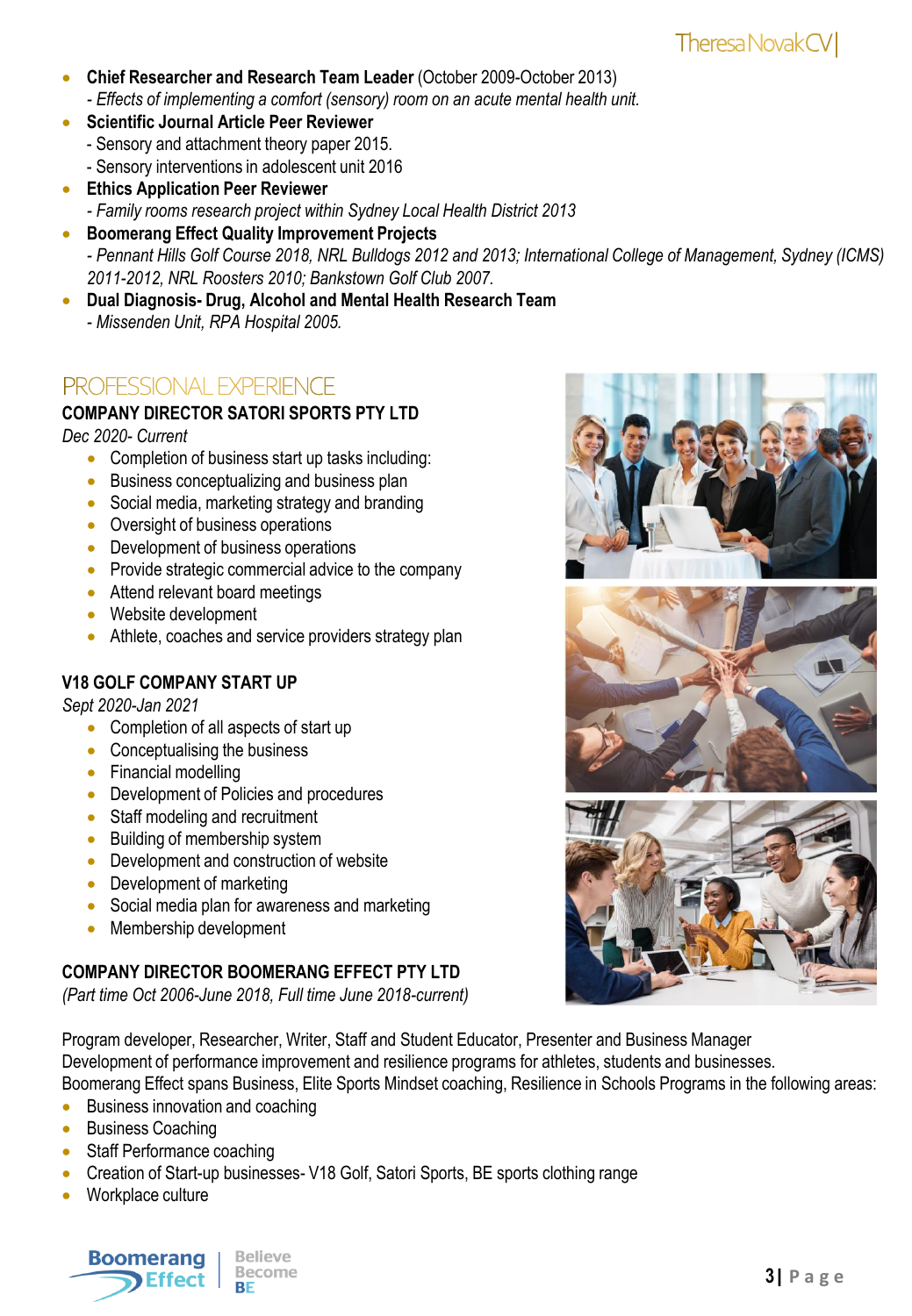- Business organisation, structure, planning, setting KPI, tracking progress
- Business growth
- Marketing planning and strategy delivery
- Creating world class business systems and structures
- Creation of clothing/ apparel line
- Boomerang Effect program conceptualisation, development and writing.
- Website conceptualisation, writing, planning and development.
- Schools resilience program workbook writing, resource development, training, research and implementation.
- Boomerang Effect resilience program- 8 workbooks and teachers guides co-written with John Novak (2014-2018)
- Presenter- presentations at schools to staff in staff meetings, staff development days, school students, school leaders and parents.
- Staff training- deliver teaching staff training days on various resilience topics
- Development and delivery of PowerPoint presentations and training workshops for school teachers.
- Research- Development of quantitative and qualitative measures, data gathering and analysis.
- Conference presentations- Sports management, occupational therapy and teaching conferences
- Curriculum development- Co-author of 2x courses for International College of Management (ICMS), Sydney 2012/13.
- Design and editing of published work: Boomerang Effect: Golf Mind Game (2007)
- BE the Champion: Sports Mindset Co-written with John Novak (2019)

#### **LEVEL 4 SENIOR CLINICIAN (Personal Regrade in 2016) - Mental Health / Sensory Interventions Specialist**

- Expertise in adolescent and adult mental health, eating disorders and drug health assessment and interventions.
- Sensory interventions specialist with consultation role across NSW, Australia and internationally.

#### **MANAGER, TEAM LEADER, RESEARCHER AND SENIOR SPECIALIST CLINICIAN OCCUPATIONAL THERAPIST**

*Inpatient Mental Health Services RPA Hospital, (SLHD) June 2001- June 2018 (Full time and part time hours)*

**Caseload**: Individual assessment and intervention of acute mental health clients with a plethora of mental health, physical illnesses, co-morbidities and psychosocial issues. Services provided predominantly for acute inpatients with some outpatient and community consultation.

**Groups**: Extensive experience in group work facilitating a wide variety of content such as Dialectical Behaviour Therapy (outpatient and inpatient); Resilience; Weight Management and Exercise for Depression; Drug and Alcohol Motivational Interviewing; Meal Preparation; Stress Management; Healthy Lifestyle; Relaxation; Mindfulness; Stretching; Sensory; Recovery and Relapse Prevention; Yoga; Sport; Community Access; Gardening; Creative Art/ craft/ pottery; Self-esteem; Communication and Assertiveness; Eating Disorders Meal Preparation and Lifestyle Management. Family and support groups, Strengths based groups.

#### **Management and senior duties include:**

- **Sensory research project chief researcher (2009-2018)-** Effects of sensory rooms and interventions in mental health. Completed all aspects of research design, participant consents, multi-site formal ethics applications, reviews with research team, formal presentation within SLHD and at national conferences.
- **Sensory Interventions project Implementation, consultation and sensory room design (2009-2018)-** Submissions for funding, project planning, consumer consultation, sensory room design, monitoring and reporting, SLHD MDT staff education and training, Staff consultation, feedback and engagement via surveys, focus groups, culture change management, supporting a trauma informed service model, manage sensory budget, review and compare sensory equipment for safety and effectiveness. Consultation for SLHD Sensory rooms on all mental health wards.
- **Occupational therapy new graduates program coordinator (2007-2013) -** Monthly education program and providing support, mentoring and education for occupational therapists in their first 2 years of practice.
- **Evidence based practice group (2012-2013)-** developed an eastern sector OT evidence based practice group to formally review OTMH relevant journal articles.

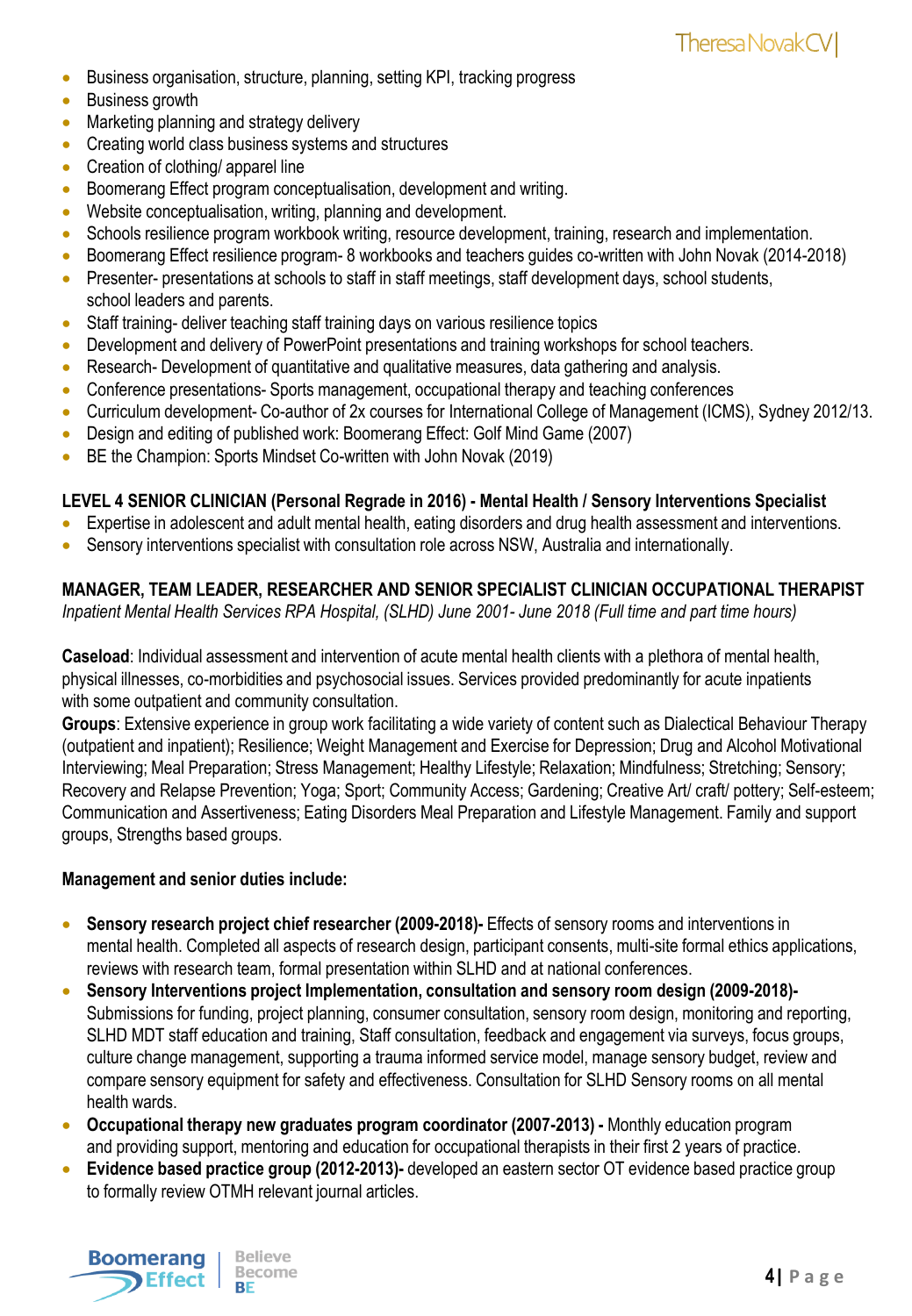- **Professor Marie Bashir Centre North West Precinct Redevelopment Committee (2012-2013)-** provide consultation / feedback on design and fit out of sensory spaces, exercise gyms, family room, group rooms and ADL kitchens, mothers and babies, eating disorders wards, MDT offices, functioning of all other spaces such as consumer rooms, outdoor spaces, nursing stations, dining, lounge spaces, seclusion rooms etc.
- **Family room, Gym/exercise room, Eating disorders kitchen** consultation and equipment fit out.
- **Staff presentations, training and workshops-** Extensive experience in staff presentations and training. Conducted a wide variety of presentations on various topics in different formats and forums (see below list).
- **Supervision, Performance Coaching and Management:** staff supervision and performance coaching, performance management, performance review, student supervision. Informal mentoring other MDT.
- **Other management duties include:** Safe work procedure development, risk management, budget management, group program coordinator, quality improvement, project management, staff recruitment, adaptive and sensory equipment review and stock control, OT services promotion, negotiation skills and conflict resolution.
- **Ward accreditation:** preparation and presentations of evidence on 7 occasions for 'EQUIP' accreditations (Quality improvement, benchmarking, and best practice).
- **Work health safety external audits:** preparation and presentation of evidence for 5 'Numerical Profile' accreditations.
- **Drug Health in Mental Health research-** team member 2005
- **Work Health safety representative** Missenden Unit from 2001-2003

#### **SCHOOLS RESILIENCE AND MENTAL HEALTH PROMOTION PROGRAM**

*(October 2013- 2020)*

Our business partnered with Catholic Education Office Wollongong and Sydney and Manly Warringah NRL club to develop a skills based resilience, mental health prevention and promotion program. Role involved:

- **Developing good partnerships and relationships** with CEO Wollongong and Sydney and initially 3 pilot schools. Thereafter developed links and partnerships with schools within state and private sectors.
- **Consultation and liaison with independent, catholic and State schools:** Consultations regarding appropriate mental health services, liaise with teachers, principals to develop individualise program tailored to each schools existing structures. Different schools infused the program in different structures e.g. taught during PDHPE, home room, learn to learn time, in peer support programs.
- **Boomerang Effect program** conceptualisation, research, development and writing of the program.
- **Schools resilience program** workbook and teachers guide writing and other resource development including PowerPoints, tracking sheets, worksheets, posters and videos for YouTube channel. **Teacher training:** Training was delivered in various ways.
- **2 day teacher training program:** Developed and delivered a 2 day program training for teachers. Included all preparation of PowerPoints, printing of workbooks and other resources. Event management including organising and planning the day, liaising with the venue re: audio/visual equipment, training resource packages, refreshments, room set up, certificates, follow up emails etc.
- **Staff development days:** Developed and delivered half or full day staff development days to whole of staff exploring one module in detail. Included didactic teaching of concepts via power point, numerous short exercises to engage teachers, facilitated discussion and workshop / development of plans to implement the concepts across all key learning areas (KLA). Teachers completed quality improvement feedback forms following staff development days.





**Believe Become**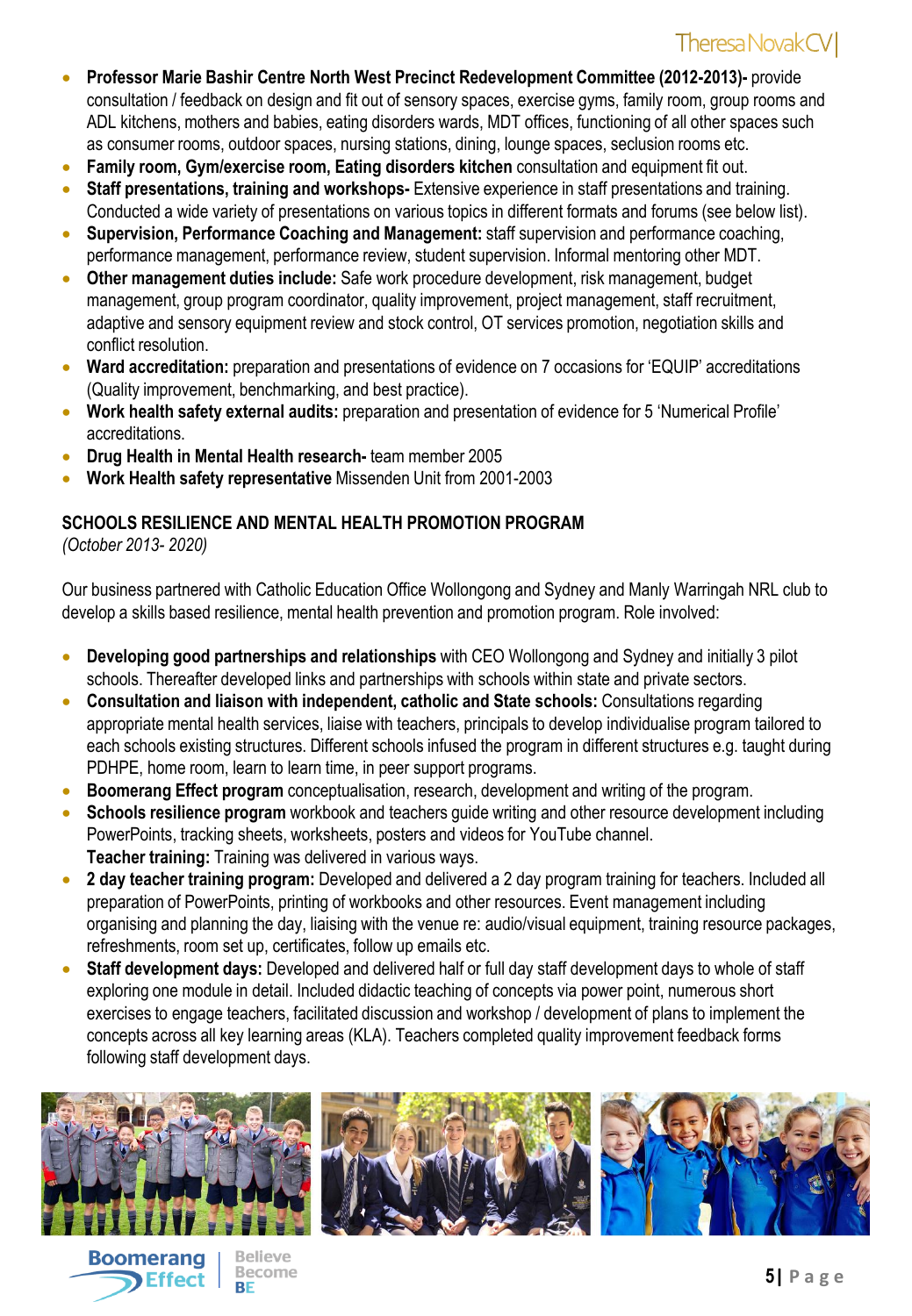- **Presentations:** Shorter 1-1.5 hour presentations were completed at various state, private schools and various teaching forums such as NSW Catholic Education Directors, Independent Schools teachers meeting (see list for details).
- **Conference / Workshop presentations:** Listed below
- **Research:** Formal research through Sydney University on the effects of the program across 3 schools was completed via a mix methods study using standardised measures of resilience and optimism as well as focus groups conducted with teachers and students to glean any other outcomes not captured by measures.

#### **OCCUPATIONAL THERAPY DEPARTMENT, ROZELLE HOSPITAL**

*(June 1999 – June 2001) Occupational Therapist (Full time)- split hours*

- Acute admissions unit, Ward 25- Rozelle Hospital- July 2000- May 2001
- Drug and alcohol rehabilitation unit, Rozelle hospital (28 East)- June 1999- May 2001
- Missenden psychiatric unit, Royal Prince Alfred Hospital, Camperdown- November 1999- May 2000. Caseload: Acute mental health and drug / alcohol rehabilitation.

#### **OCCUPATIONAL THERAPIST, ROMA PRIVATE HOSPITAL, RANDWICK**

*(April- October 1999) Sole Therapist, Permanent part time position 2 days/week*

Set up and establish a new occupational therapy service and rehabilitation program for elderly clients with a variety of diagnoses. Caseload: Orthopaedic, Cardiac, Cerebral Vascular Accident and general rehabilitation post-surgery.

## SENSORY ROOMS AND SENSORY INTERVENTIONS CONSULTATION

- **•** Developed a SLHD **Sensory Interventions Intranet** page June 2017
- **Consultation on sensory room design during design phase** of new Mental Health Unit at **RPA Hospital.**
- Consultation regarding **retro-fitting Concord Centre for Mental Health with Sensory rooms**. **Sensory Interventions, Seclusion restraint reduction strategies and trauma Informed care Consultation** From 2010- 2018, I provided consultation to Occupational Therapists and other health professionals via email , telephone and/or face to face across NSW, Australia and internationally regarding sensory rooms, sensory interventions, cultural change, sensory equipment, commencing projects, sensory research planning, staff training, trauma informed care, seclusion and restraint reduction weighted blankets and dialectical behaviour therapy interventions.

Consultation to staff from the below hospitals:

- **NSW:** Lismore Hospital, Concord Centre for mental health, Bankstown Hospital, SLHD; Liverpool Hospital, Campbelltown Hospital SWLHD; NSW Community Forensic Mental Health Service, Justice Health; North Coast Mental Health Rehabilitation Unit, Coffs Harbour; Sutherland Hospital, South East Sydney health service; Prince of Wales, St George Hospital, Cumberland Hospital, Western Sydney Area Health Service; Manly Hospital, NSCCAHS; MH Gunyah Unit, Wyong Hospital; The Pain Clinic, Gosford Hospital.
- **VIC:** La Trobe Regional Hospital Mental Health Service, Victoria; Aged Persons MH, Eastern Health, VIC;
- **SA:** Central Adelaide Local Health Network, SA;
- **International: Fayetteville, New York, US**; Elliot Health System, Manchester, England; Georgia Health University in Augusta, GA; Hamilton Health Sciences, Canada; **Hergest Unit, Nation Health Service, Wales**; Psychology Progress Ottawa, Canada; School of Health Sciences, City University, London. New Deli, India.

## SCHOOLS STAFFTRAINING, PRESENTATIONS AND WORKSHOPS

- **2019-20** Northern Beaches Christian School and Mona Vale Primary School
- **2019** St Therese School, Mascot. 'Are you Ok day', shared Boomerang Program
- **2019** Positivity Boomerang Effect- Northern Beaches Christian School, Mona Vale Public School

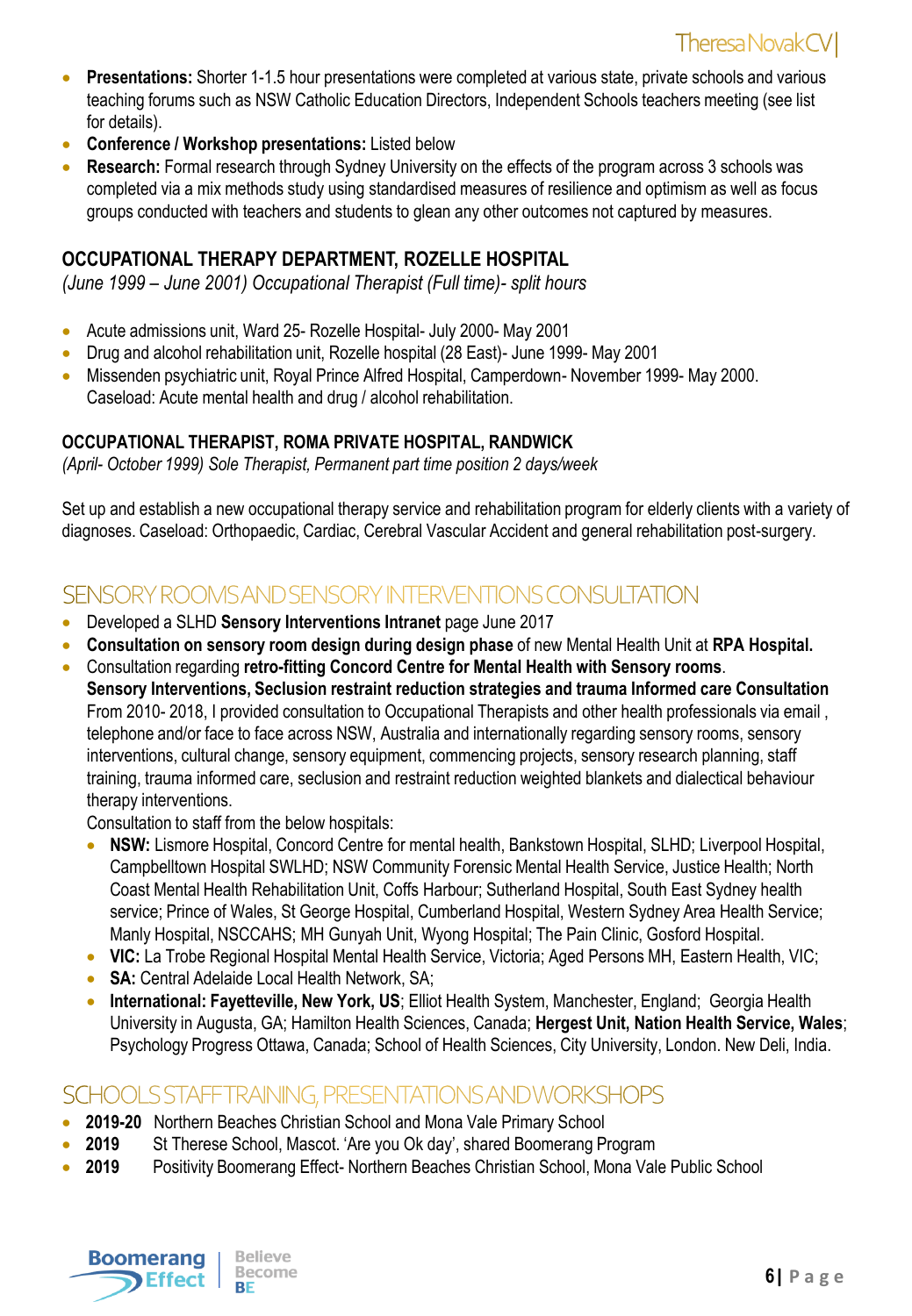- **Module 1- Positivity Manly initiative: 1x day teachers training, 2x parent workshops, 2x staff consultations** 2019
- **Resilience, Anxiety and Stress Workshop:** Invited to present a 1.5 hour workshop by Dr Chris Chapparo Senior Lecturer, Occupational Therapy, University of Sydney on Resilience schools program and research.2017
- **Module 5-6- Resilience skills and World Skills teacher training** Lakemba 6/6/2017
- **Module 4- Emotional Management teacher training** Lakemba 22/11/2016
- **Module 3- Mindfulness training 1 day teacher training:** Lakemba 8/6/2016, Moorebank High School 9/8/2016.
- **Module 1- Positivity and Module 2- Motivation and Best self:** 1 day teacher training 18/11/2014, 29/5/2015, 29/11/2015, 19-20/5/2016, 17-18/11/2016.
- **Positive Thinking Day**: Dorchester Education and Training Centre, Staff and Student 24/11/2015.
- **Boomerang Effect presentation at the NSW Catholic Education Directors Meeting 21/7/2015.**
- **Module 1 Positivity:** Moorebank High School Teachers 17/6/2015.
- **Module 3 Mindfulness:** 2x 1 ½ hour staff development workshops, Varroville 1/6/2015.
- **Module 1 Positivity:** St Joseph's College PD/H/PE teachers' presentation 28/8/2014.
- **Boomerang Effect Enrichment day:** Holy Spirit College Lakemba 5/6/2015.
- **Boomerang Effect- Athletes day and 'flash mob':** Holy Spirit College Lakemba 2/12/2014.
- **Empowering young minds for outstanding achievement:** Independent schools' teachers (IPSHA) 3/9/2014
- **Module 1 Positivity:** Campbell House school 27/7/2014
- **Module 1 Positivity Student Leaders Training** Holy Spirit College Lakemba 24/7/2014
- **Boomerang Effect: Positivity for Parents. Holy Spirit College Lakemba 4/6/2014**
- **Boomerang Effect: Resilience program for health, wellbeing and success, Module 1 Positivity:** 1 ½ hour Staff development workshop for 72 teachers at Mount Carmel Catholic High School, Varroville. 28/4/2014.
- **Boomerang Effect: Achievement, resilience and mental health prevention program**. 5 hour Teacher Training. Mount Carmel Catholic High School, Varroville. 21/11/2013.

# HEALTH STAFFTRAINING, PRESENTATIONS AND WORKSHOPS

- **Sensory Intervention Training - SLHD mental health staff** 18x 1-1.5 hour sessions during 2016-2017
- **Dialectical Behaviour Therapy for Mental Health Staff.** 2x ½ day workshops 24/9/2015, 26/11/2015.
- **Emotional Regulation 1 & 2.** Multi-disciplinary inpatient / community staff, PMBC 23/4/2015, 30/4/2015.
- **Happiness and its Causes.** Multi-disciplinary Team/ New graduates Missenden Unit 7/11/2013, 11/12/2013.
- **Evidence Based Practice** (Group facilitator). Occupational Therapists SLHD 10/10/2013.
- **Dialectical Behaviour Therapy Consult Group** (Leader). Area OTs 3/10//13, 9/5/13, 7/3/13, 7/2/13.
- **Burnout and Professional Resilience for OTs. New Graduate OTs 3/10/10, 18/9/13.**
- **Sensory room training and research review.** MDT staff 22/11/12, 1/8/2013, 15/8/2013, 18/9/2013, and 26/9/2013.
- **ASSIST: Drug health assessment and brief intervention tool. New Graduate OTs 7/3/2013.**
- **Dual Diagnosis: Mental health and drug health, a complex cocktail. New Graduate OTs 7/2/13.**
- **Dialectical Behaviour Therapy for OTs Part 1 and 2:** 2x ½ day training sessions SLHD 29/11/12, 30/8/12.
- **Exercise group facilitation and guidelines.** Nursing staff & OTs 1/11/12, 25/10/12.
- **Sensory room background, set up resources, implementation and research update.** Presentation and Consultation sessions. Gna ka Lun adolescent unit 25/9/12; Campbelltown Adult MH units 13/9/12.
- **Group work basics part 1** (1 hour) Nursing staff & OTs 9/8/12, 19/7/12 **Part 2** /7/12, 5/7/12, 5/4/12.
- **Occupational Therapy Education Quality Improvement project updates- 1. Sensory room research project 2. QI nurses group work implementation project.** OTs SLHD & SWLHD 8/6/12.
- **Occupational therapist interventions and resources.** New Graduate OTs 29/2/12, 20/4/2011.
- **Mental health issues and services: the occupational therapy role. RPAH OT Department, 10/3/2010.**
- **Mindfulness for Occupational Therapists.** New Graduate OTs 26/8/09.
- **Occupational therapy interventions in mental health SLHD Mental Health New Grads, 20th April 2011.**